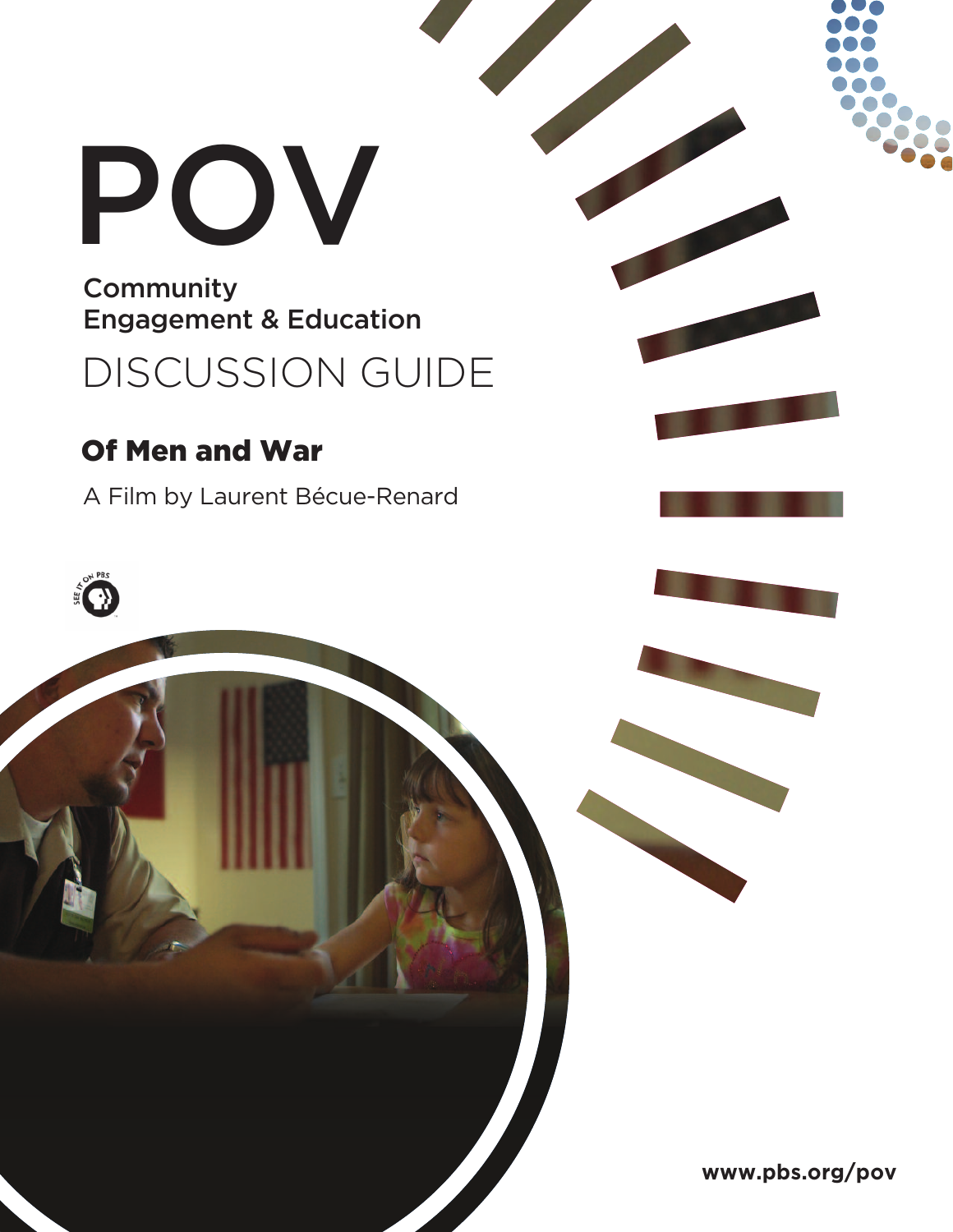**Of Men and War** came out of a reflection on what was left unspoken by my grandfathers. They had died by the time I was born—but they had also staunchly refused to talk about their experiences from the First World War while they were alive. In my first film, *War-Wearied (De guerre lasses)*, I broached this subject with three widows who survived the Bosnian war. In a sense, that film was a portrait of my grandmothers. All the while, the war experiences of my grandfathers continued to haunt me. **Of Men and War** is my way of honoring them.

It took 11 years between my first idea for the film—when the Iraq war began in 2003—and its completion in May 2014. I spent 14 months in the therapy center and returned many times in the four years that followed.

Filming therapy was a way of acknowledging people who had decided to move forward with their lives. Some days I'd leave the therapy room overwhelmed. How was I to make sense out of this mess? How could I communicate it to an audience? I became convinced that from all this mud, I could eke out rays of light. In doing so, I could find meaning for the protagonists in **Of Men and War** as well as for its viewers.

The residents came to perceive the filming itself as an additional glimmer of hope. Consciously or not, the veterans began to sense that voicing their brutal experiences might uncover deeper meaning: Their stories might contribute to a greater public consciousness of the hardships veterans confront long after the war's end.

Laurent Bécue-Renard

Director/Writer, **Of Men and War**



Director Laurent Bécue-Renard. Photo courtesy of Camille Cottagnoud

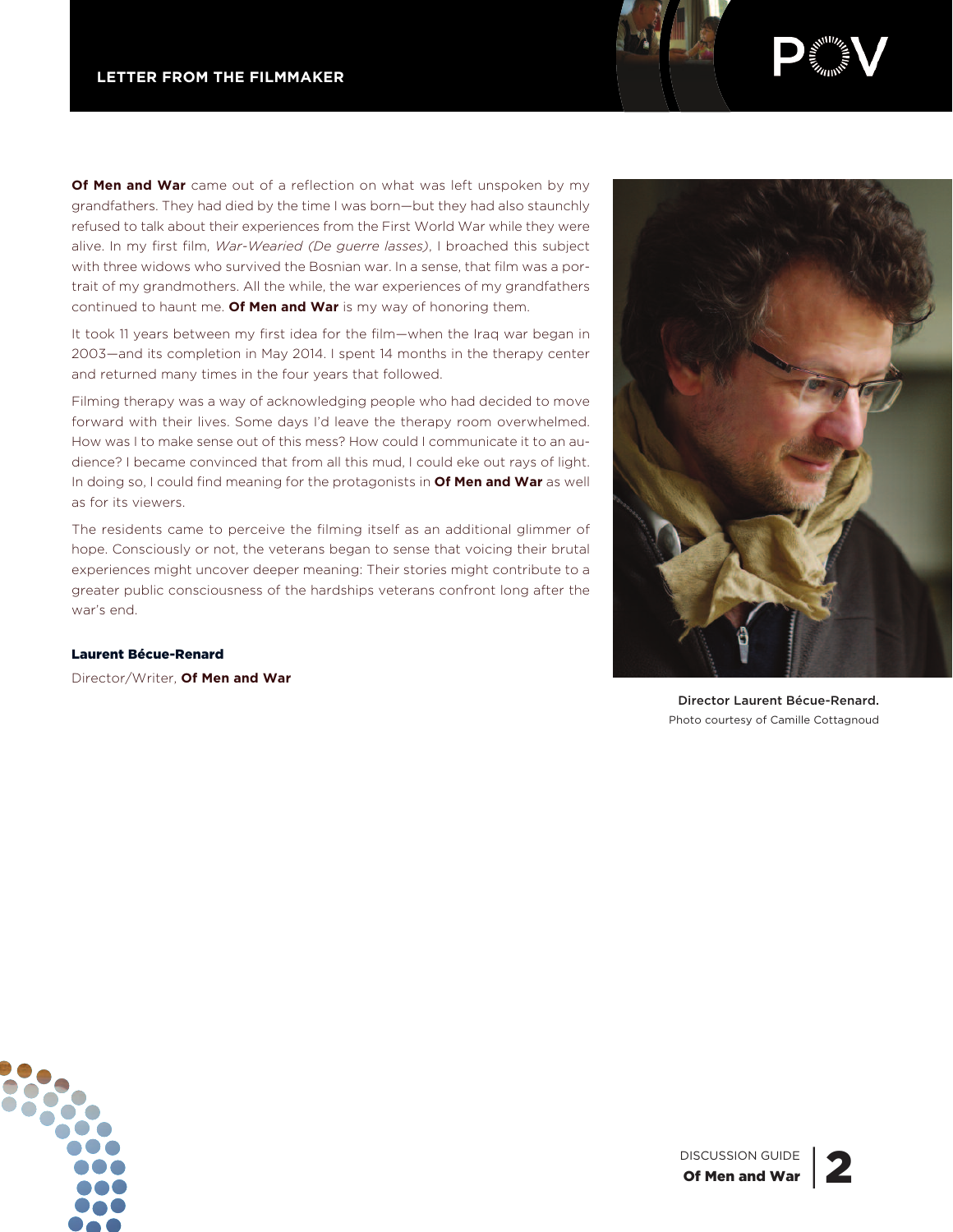

- 2 Letter from the Filmmaker
- 4 Introduction
- 4 Potential Partners
- 4 Key Issues
- **5** Using This Guide
- 6 Background Information
- 6 The Pathway Home
- 6 Impact of War on Service Members
- 6 Invisible War Wounds
- **7** Impact of PTSD on Veteran Families
- **9** General Discussion Questions
- 9 Discussion Prompts
- 11 Taking Action
- 12 Resources
- 13 How to Buy the Film

#### **Writer**

Faith Rogow, PhD *Insighters Educational Consulting*

#### **Guide Producers and Background Research, POV**

Eliza Licht *Vice President, Content Strategy and Engagement, POV*

Aubrey Gallegos *Director, Community Engagement and Education, POV*

Alice Quinlan *Coordinator, Community Engagement and Education, POV*

Emma Fiske-Dobell *Intern, Community Engagement and Education, POV*

#### **Design:**

Rafael Jiménez

**Copy Editor:**

Natalie Danford

#### **Thanks to those who reviewed this guide:**

Laurent Bécue-Renard *Director/Writer, Of Men and War*

Isidore Bethel *Editor, Of Men and War*

Terri Tanielian *Senior Research Analyst, RAND Corporation*

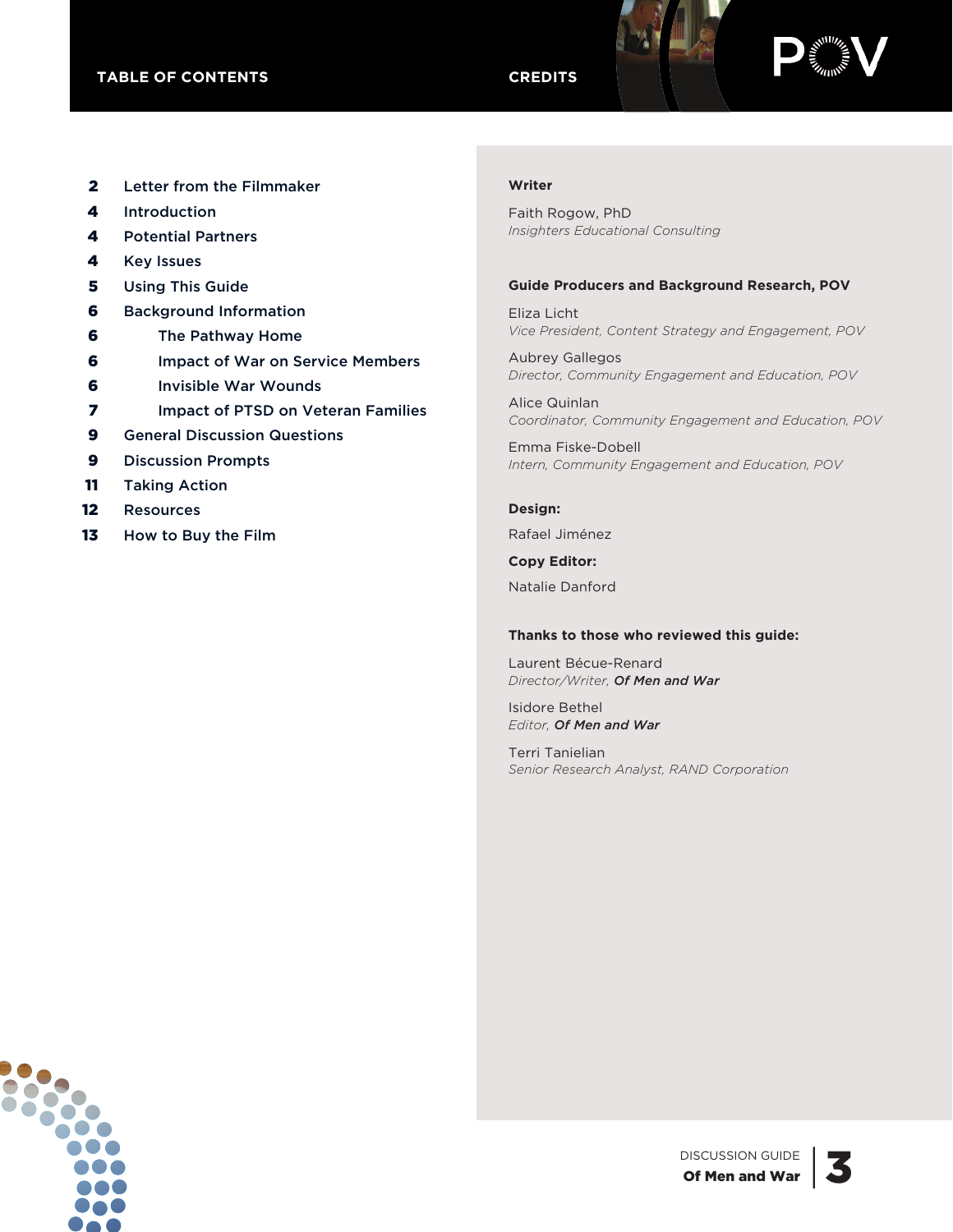#### **INTRODUCTION**



In the film, veterans tell their stories—for themselves, for each other and also for us. The therapeutic process allows these men to grasp what they did, endured and witnessed and to understand how those experiences mold who they are today. Hearing their stories transforms viewers into witnesses of the brutal truths of service members' experiences, creating a public consciousness of the hardships that these veterans confront long after war's end.

**Of Men and War** offers a glimpse into the difficult lives of some of our nation's fighters as they battle to make peace with their pasts. The film follows veterans who seek treatment for specific war-related mental health concerns. Their experiences do not and cannot reflect the experiences of all veterans, but their struggle compels us to think about our societal responsibility to meet the needs of those we send to war, both while they are "in country" and long after combat has ended. Though most combat veterans resume productive and happy lives, the film reminds us that an estimated 20 percent of soldiers (several hundred thousand men and women) have been traumatized in ways that make a return to normal life a challenge. Viewing gives us pause to think about whether the benefits we gain from war are worth the price that we ask service members and their families to pay.

#### **POTENTIAL PARTNERS KEY ISSUES**

**Of Men and War** is well suited for use in a variety of settings and is especially recommended for use with:

- **• Your local PBS station**
- **• Groups that have discussed other PBS and POV films relating to war, including** *Almost Sunrise* **(POV 2017),** *Armadillo* **(POV 2011),** *War Feels Like War* **(POV 2004),** *Where Soldiers Come From* **(POV 2011),** *Point and Shoot* **(POV 2015),** *Soldiers of Conscience* **(POV 2008),** *Return to Homs* **(POV 2015),** *Regret to Inform* **(POV 2000) and** *The Way We Get By* **(POV 2009).**
- **• Groups focused on any of the issues listed in the Key Issues section**
- **• Veterans' organizations**
- **• Civic, fraternal and community groups**
- **• Psychologists, social workers and medical professionals**
- **• Academic departments and student groups at colleges, universities and high schools**
- **• College and upper-level high school students**
- **• Faith-based organizations and institutions**
- **• Cultural, art and historical organizations, institutions and museums**
	- **• Community organizations with a mission to**
		- **promote education and learning, such as local libraries**

**Of Men and War** is an excellent tool for outreach and will be of special interest to people looking to explore the following topics:

- **• anger management**
- **• family**
- **• Iraq and Afghanistan Wars**
- **• marriage**
- **• masculinity/manhood**
- **• military recruiting**
- **• military service**
- **• peace studies**
- **• psychology**
- **• PTSD**
- **• recovery**
- **• service members**
- **• substance abuse**
- **• therapy**
- **• trauma**
- **• veterans affairs**
- **• violence**
- **• war**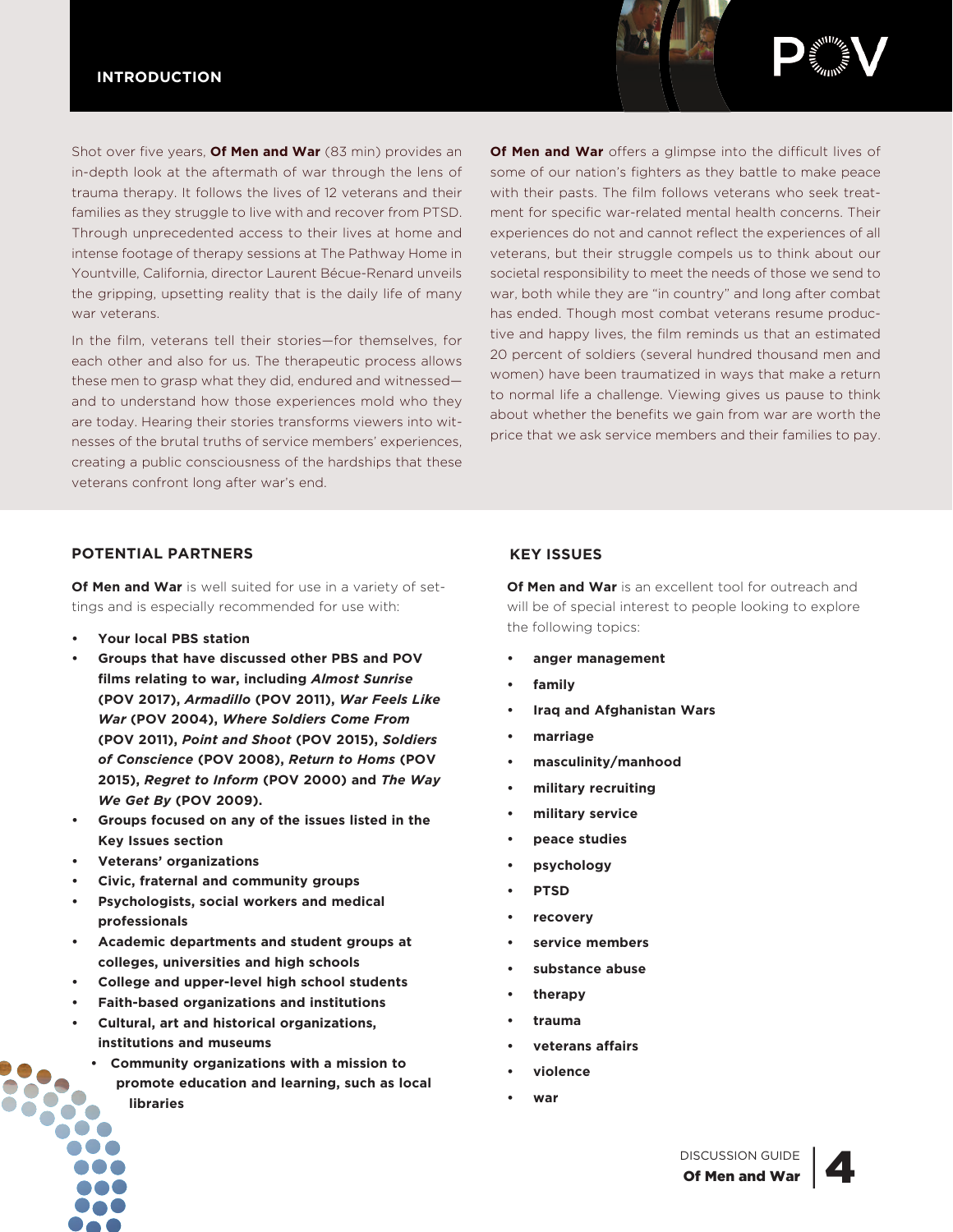#### **USING THIS GUIDE**



This guide is an invitation to dialogue. It is based on a belief in the power of human connection, designed for people who want to use **Of Men and War** to engage family, friends, classmates, colleagues and communities. In contrast to initiatives that foster debates in which participants try to convince others that they are right, this document envisions conversations undertaken in a spirit of openness in which people try to understand one another and expand their thinking by sharing viewpoints and listening actively.

The discussion prompts are intentionally crafted to help a wide range of audiences think more deeply about the issues in the film. Rather than attempting to address them all, choose one or two that best meet your needs and interests. And be sure to leave time to consider taking action. Planning next steps can help people leave the room feeling energized and optimistic, even in instances when conversations have been difficult.

For more detailed event planning and facilitation tips, visit **www.pov.org/engage**

**Of Men and War** is an intense film on a sensitive subject. If you are facilitating a discussion, be prepared to take care of yourself and audience members. If possible, we strongly recommend having a specialist trained in treating PTSD on site. If that isn't possible, be prepared to refer people who are especially upset to local support agencies.

If the tension level rises, additional strategies might include pausing to let everyone take a deep breath. You might also consider providing a safe space for people to "vent" or decompress, perhaps with a partner or in a small group of familiar faces. If applicable, be sure to note the presence of members of the press and whether comments are "on the record" (i.e., public and not confidential).



DISCUSSION GUIDE<br>Of Men and War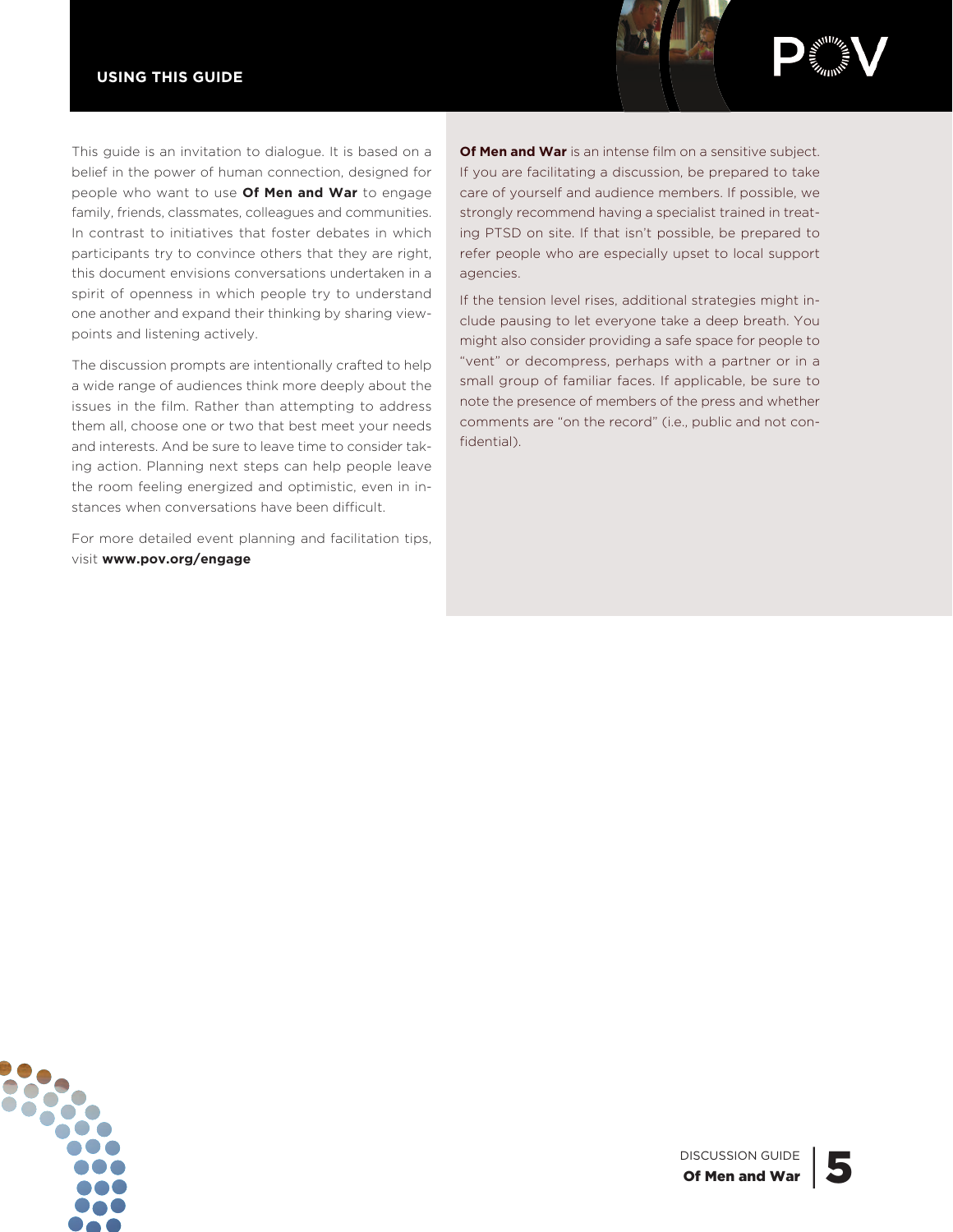#### **The Pathway Home**

The Pathway Home, located in Yountville, California, is a treatment center for male veterans who have served in Iraq and Afghanistan. Therapist and social worker Fred Gusman founded the center in 2008 after shaping PTSD programs for the Veterans Administration in the late 1970s. The center provides a free residential treatment program, including both group and individual therapy, with a particular focus on assisting veterans as they return to family and community life. Families of veterans are integrated into the program through family support groups and counseling.

The U.S. Department of Veterans Affairs offers PTSD treatment in both outpatient and inpatient settings, as well as collaborating with independent providers, like The Pathway Home, to secure treatment for veterans across the country. According to a major study conducted by RAND Corporation in 2007, 53 percent of veterans with PTSD symptoms sought treatment in the past year.

#### **Sources:**

Poole, Robert M. "The Pathway Home Makes Inroads in Treating PTSD." *Smithsonian*, Sept. 2010. http://www.smithsonianmag.com/peopleplaces/the-pathway-home-makes-inroads-in-treating-ptsd-55062082/? no-ist.

Tanielian, Terri, and Lisa H. Jaycox, eds. *Invisible Wounds of War: Psychological and Cognitive Injuries, Their Consequences, and Services to Assist Recovery*. Santa Monica: RAND Corporation, 2008. http://www.rand.org/pubs/monographs/MG720.html.

#### **Impact of War on Service Members**

Studies conducted by both the military and outside researchers have found that 15 to 20 percent of service members returning from combat in the current conflicts in Iraq and Afghanistan are subject to a host of mental health challenges, including PTSD (post traumatic stress disorder). PTSD is an anxiety disorder that occurs after a person is exposed to an event that is life-threatening or extremely dangerous. Symptoms of PTSD include flashbacks, nightmares, insomnia and general anxiety that make returning and readjusting to civilian life difficult. People who experience PTSD may go on to have problems with substance abuse; employment; relationships and controlling impulsive behavior. Secondhand effects of PTSD also impact spouses, children and parents. Almost 30 percent of the more than 830,000 Iraq and Afghanistan War veterans treated through the U.S. Department of Veterans Affairs have been diagnosed with PTSD.

The effects of PTSD and traumatic stress are increasingly being seen as a public health issue. Across demographic groups, veterans are at increased risk of dying by suicide. It appears that veterans' risk of suicide is highest in the three years immediately after they leave military service. At the height of the wars in Iraq and Afghanistan, from 2009 to 2011, the number of male veterans under the age of 30 who died by suicide increased by 44 percent.

#### **Sources:**

Nicks, Denver. "Report: Suicide Rate Soars Among Young Vets." *Time*, Jan. 10, 2014. http://time.com/304/report-suicide-rate-soars-amongyoung-vets/.

U.S. Department of Veterans Affairs: National Center for PTSD. "PTSD Basics." http://www.ptsd.va.gov/PTSD/public/PTSDoverview/basics/index.asp

U.S. Department of Veterans Affairs: Public Health. "National Health Study for a New Generation of U.S. Veterans." http://www.publichealth.va.gov/epidemiology/studies/newgeneration/

Welch, William M. "Trauma of Iraq War Haunting Thousands Returning Home." *USA Today*, Feb. 28, 2005.

http://usatoday30.usatoday.com/news/world/iraq/2005-02-28-coveriraq-injuries\_x.htm

#### **Invisible War Wounds**

The wars in Afghanistan and Iraq are the longest U.S. military operations since the Vietnam War. Operation Enduring Freedom/Operation Iraqi Freedom troops returning from combat have experienced a wide range of psychological responses and mental health problems. Every year, 11 to 20 percent of veterans who served in those wars screen positive for PTSD. According to the U.S. Department of Veterans Affairs' National Center for PTSD, many veterans experience some level of sleeplessness, anger, anxiety, irritability, unwanted memories, guilt, hopelessness or feelings of isolation. The group Iraq and Afghanistan Veterans of America reports that the severity of these symptoms varies widely among individuals, and that a veteran's symptoms may fluctuate over time. If the symptoms become severe or persistent, they are often diagnosed as either PTSD or major depression. In addition to these psychological injuries, some troops who have suffered concussions (from improvised explosive devices, for example) may be experiencing the effects of traumatic brain injury, including mood/behavior changes and cognitive impairments. It is not unusual for veterans to be coping with both psychological injuries and traumatic brain injury, and the effects of these two kinds of injuries can overlap.

DISCUSSION GUIDE | 6



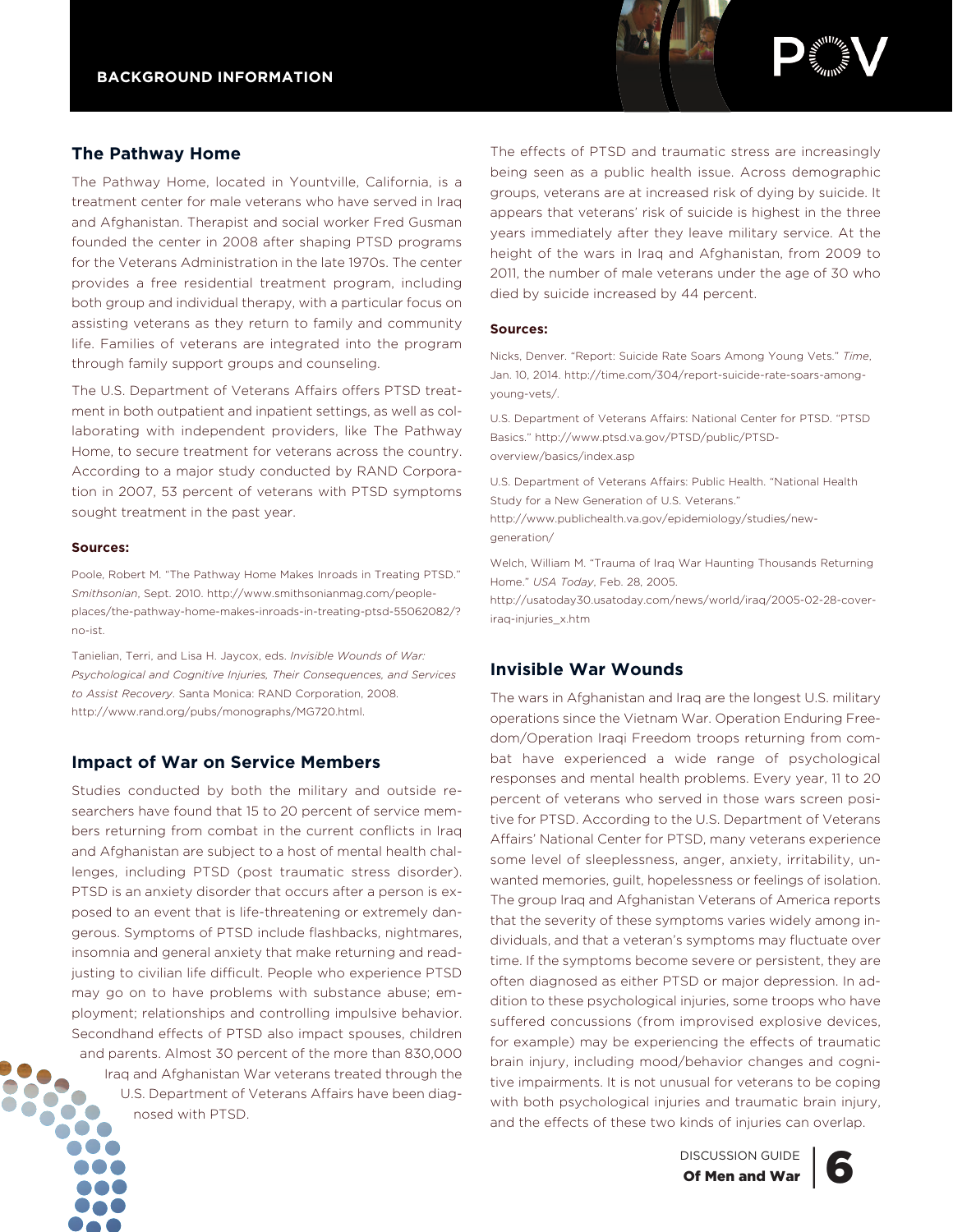PTSD was formally recognized by the American Psychiatric Association in 1980, after troops traumatized by hand-tohand combat, insurgencies and ambushes in the Vietnam War had been back on American shores for years. For some veterans, the warning signs appear quickly after deployment. For others, months or years pass before they surface.

The disorder may include the following:

1. Reliving the event (also called re-experiencing symptoms): Bad memories and hallucinations of the traumatic event can come back at any time, resulting in nightmares and flashbacks. Triggers such as a car backfiring, which sounds like gunfire, may cause a veteran to relive events of war.

2. Avoiding situations that remind the veteran of the event: Veterans may try to avoid situations or people that trigger memories of the traumatic event and may even avoid talking or thinking about the event.

3. Feeling numb: Veterans may find it hard to express their feelings and may not have positive or loving feelings toward other people.

4. Feeling keyed up (also called hyperarousal or hypervigilance): Veterans may be jittery, or always alert and on the lookout for danger, which can cause them to become angry or irritable suddenly or to have a hard time concentrating. Crowds and open spaces, such as supermarkets, can be triggers.

The U.S. Department of Veterans Affairs' National Center for PTSD recommends that PTSD counselors consider avoiding labeling veterans as having PTSD or providing other formal diagnoses at the beginning of treatment, as veterans may resist diagnosis or downplay their symptoms in reaction to the societal attitudes toward PTSD and/or fear about their status in the military. Rather, counselors might focus on addressing symptoms and discuss potential diagnoses only after confidentiality concerns have been addressed.

#### **Sources:**

Berglass, Nancy. "America's Duty: The Imperative of a New Approach to Warrior and Veteran Care." Center for a New American Security, Nov. 2010.

http://www.cnas.org/files/documents/publications/CNAS\_AmericasDu ty\_Berglass\_0.pdf

Hamilton, Jon. "Football's Brain injury Lessons Head to Battlefield." *Morning Edition*, Oct. 12, 2010.

http://www.npr.org/templates/story/story.php?storyId=130436629

Kim, Paul Y. et al. "Stigma, Barriers to Care and Use of Mental Health Services Among Active Duty and National Guard Soldiers After Combat." *Clinical Manual of Psychosomatic*

*Medicine*, June 1, 2010. http://dx.doi.org/10.1176/ps.2010.61.6.582

Matson, John. "Legacy of Mental Health Problems from Iraq and Afghanistan Wars Will Be Long-Lived." *Scientific American,* June 27, 2011. http://www.scientificamerican.com/article/ptsd-awareness-dayafghanistan/

Mulhall, Erin with Vanessa Williamson. "Red tape: Veterans Fight New Battles for Care and Benefits." *Iraq and Afghanistan Veterans of America,* Feb. 2010.

http://media.iava.org/IAVA%20Redtape%20Report\_2010.pdf

Williamson, Vanessa and Erin Mulhall. "Invisible Wounds: Psychological and Neurological Injuries Confront a New Generation of Veterans." *Iraq and Afghanistan Veterans of America*, Jan. 2009. https://issuu.com/iava/docs/invisible\_wounds\_2009

#### **Impact of PTSD on Veteran Families**

The effects of PTSD can extend beyond the individual, but can place added stress on partners and children. A partner takes on new roles during a soldier's absence and, upon return, the renegotiation of those roles can add tension to an already challenging period. For a spouse, it can be stressful to share a home with a soldier who experiences PTSD, who may be irritable, prone to nightmares and socially withdrawn. For a veteran, it can be difficult to communicate with a spouse about the experiences of war or symptoms of PTSD. In addition to causing depression and anxiety, PTSD can interfere with social functioning. It can be especially difficult for service members with PTSD to reconnect with friends and social contacts outside the family, putting extra pressure on the family unit. Often, the emotional "numbing" effect of PTSD leads soldiers to feel detached from their loved ones and to be less interested in family life and parenting activities. Development of relationships with other veterans and the cultivation of a social network are another focus of PTSD treatment aimed at maintaining a healthy home life.

Veterans with PTSD may have difficulty finding and keeping jobs, as common symptoms of PTSD—such as irritability and trouble with functioning socially—can deter employers or cause workplace stress and anxiety. In addition to the psychological burden, this can place a financial burden on the family. Counseling providers often focus on giving families skills, such as anger management, conflict resolution and stress reduction tools, to employ during the transition to home life, which can help facilitate a successful transition into employment. In addition, many organizations work to connect veterans with job opportunities—and connect employers to a skilled workforce.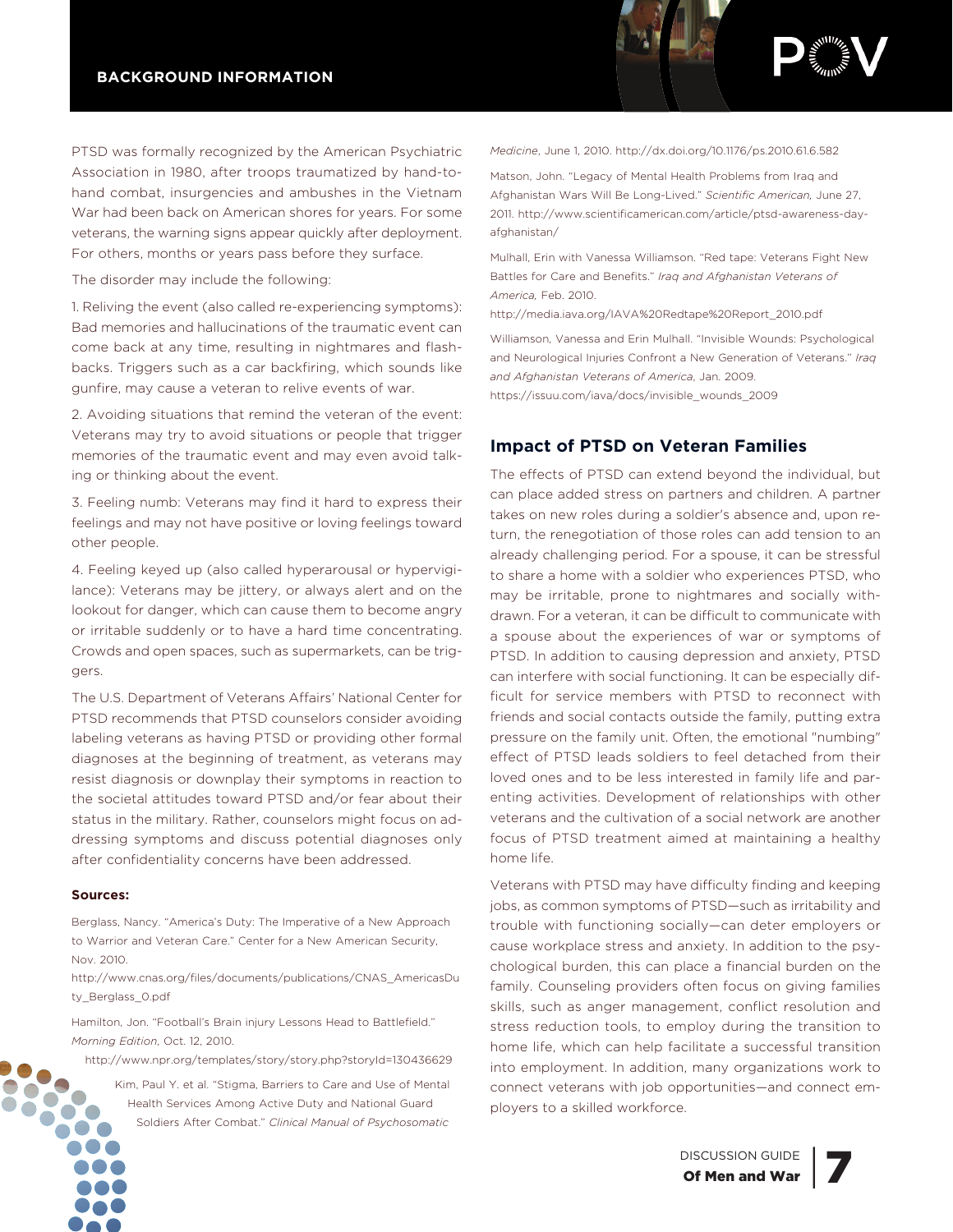In recent years, the U.S. Department of Veterans Affairs has made it a priority to increase the percentage of veterans who seek and receive mental health treatment upon their return from war. In treating and addressing the health needs of the large number of veterans returning from war who experience PTSD, care providers are also working to lessen the effect of PTSD on families and children. When understanding of the trauma caused by war is facilitated, veterans receive more comprehensive treatment and support for their successful return to civilian life.

Please see the Resources section of this guide for a directory of organizations for veterans and families coping with PTSD and other psychological injuries.

#### **Sources:**

U.S. Department of Veterans Affairs: National Center for PTSD. "Effects of PTSD on Family." http://www.ptsd.va.gov/public/family/effectsptsd-family.asp

U.S. Department of Veterans Affairs: National Center for PTSD. "Helping a Family Member Who Has PTSD." http://www.ptsd.va.gov/public/family/helping-family-member.asp



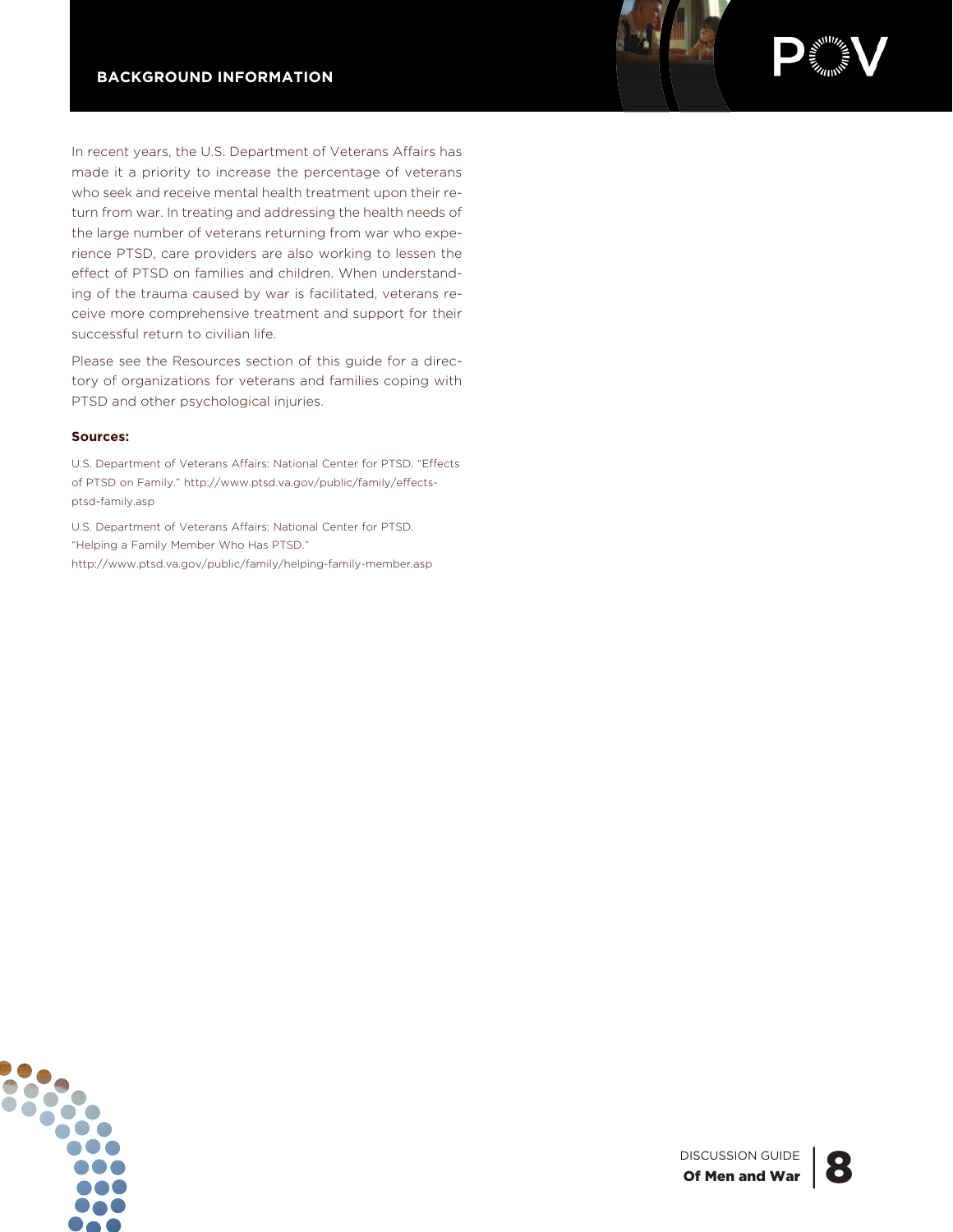



Immediately after the film, you may want to give people a few quiet moments to reflect on what they have seen or pose a general question (examples below) and give people some time to themselves to jot down or think about their answers before opening the discussion:

- **• What's your initial reaction?**
- **• If you had to summarize the main message(s) of the film, what would you say?**
- **• Describe a moment, scene or person in the film you found particularly compelling. What about it or them was especially compelling for you?**
- **• Was there anything in the film that surprised you?**

At the end of your discussion, to help people synthesize what they've experienced and move the focus from dialogue to action steps, you may want to choose one of these questions:

- **• What did you learn from this film that you wish everyone knew? What would change if everyone knew it?**
- **• If you could require one person (or one group) to view this film, who would it be? What do you hope their main takeaway would be?**
- **• Complete this sentence: I am inspired by this film (or discussion) to \_\_\_\_\_\_\_\_\_\_.**

#### **DISCUSSION PROMPTS**

#### **Sending Men to War**

If you could ask one of the veterans a single question, what would you want to know?

Why do you suppose the film opens with this quote from All Quiet on the Western Front: "What would our fathers do if we suddenly stood up and came before them and proffered our account?" What does the quote mean to you and how does it relate to the rest of the film?

In therapy, the men reveal the experiences that haunt them. How do their stories inform the way you think about war?

#### **War Stories**

As you listen to the veterans tell the stories that haunt them, what do you notice about the things that the stories have in common? How do the stories differ? How did their job assignments—active combat, morgue staff, medic—contribute to their unique perspectives on death?

How do these veterans' wartime experiences influence their relationships with their wives, girlfriends, parents and children?

Accepting collateral damage as regrettable but inevitable is a tenet of the military's rules of engagement. How might this increase or decrease the difficulty that these veterans have in processing their experiences?

#### **PTSD**

What did you learn from the film about PTSD? What did the vets at The Pathway Home have in common, and in what ways did their symptoms differ?

Why might so many veterans hide their symptoms of PTSD? How does that affect them and others?

A service member suffering from anxiety says he is embarrassed "because you feel small. You don't feel as strong as you used to. You feel defective." Do expectations about what it means to be a good man or what it means to be a good service member influence the veterans' interpretations of their experiences during and after deployment? How so?

The mortician describes walling himself off from the other service members, explaining: "I don't want to know you, I don't want to know anything about you. Because I don't want to have to grieve for you. If I did do that for everyone, if I had done that for everyone, I would have gone crazy." How does this survival strategy affect the way he copes with PTSD?

One of the men says, "I'm scared of myself. My wife is scared of me." What do you think it feels like to know that the people you love most in the world are afraid of you? Have you ever been afraid of yourself? What was that like?

A vet expresses guilt at flinging open a door, which unintentionally killed a young girl, and then yelling at the girl's mother. The therapist explains that he acted out "because what happened was not okay with you…What I'm saying to



DISCUSSION GUIDE | 9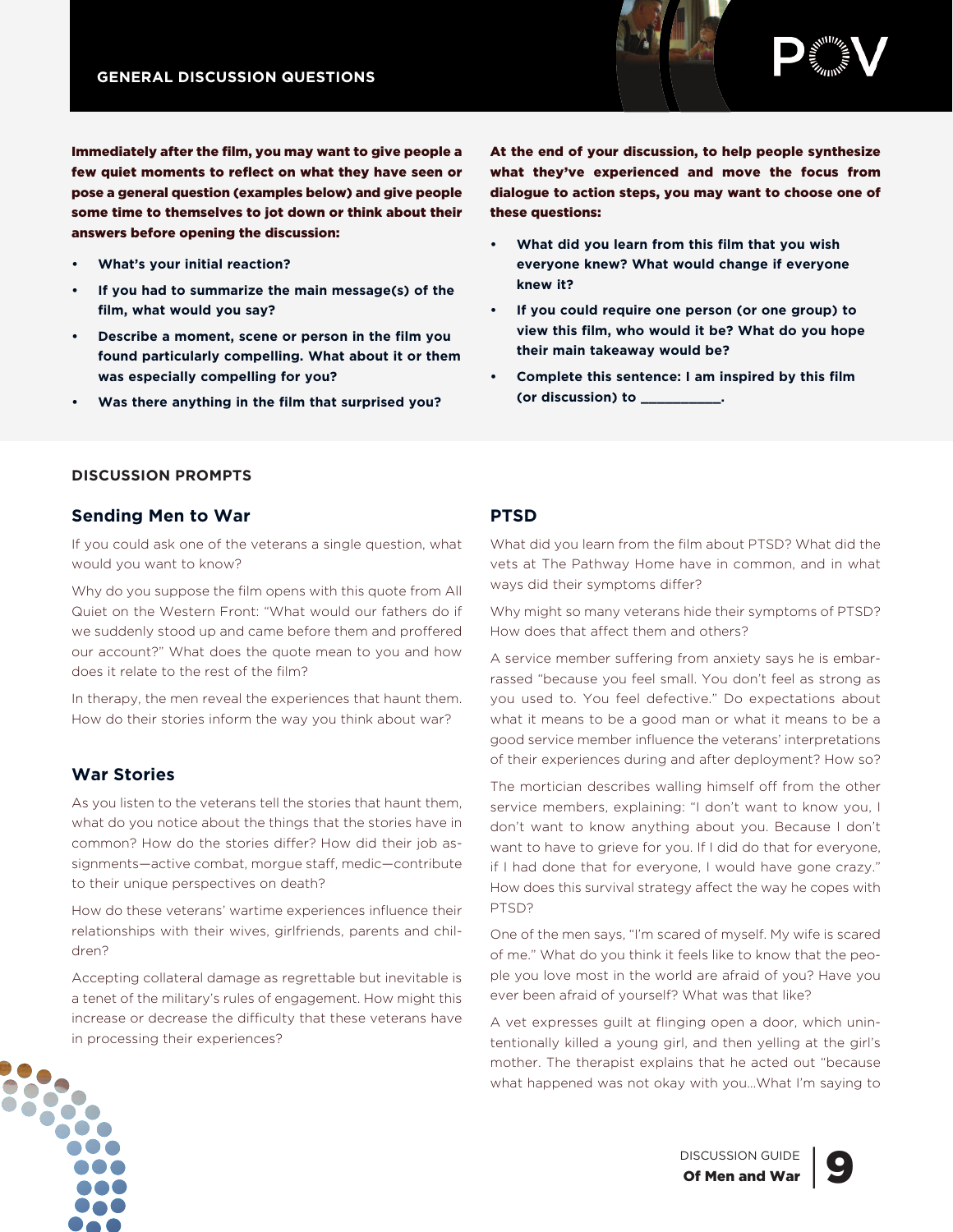



you is, what you did was because what happened was so bad for you." From this perspective, how do the symptoms of PTSD, including displacing anger or feeling survivor's guilt, indicate that a person is morally conscious?

In your experience, how are people with mental health issues generally and PTSD specifically depicted in media? How did the film compare to other things you've seen or heard? How do these depictions influence the way veterans are treated in your community?

Reflect on your perceptions of PTSD and mental health issues before seeing the film. Have they changed at all?

#### **Healing**

Why does the therapist encourage the men to tell their stories? What is the power of naming one's experience and having others bear witness to it?

Several of the veterans describe shutting off emotions and emotional connections in order to survive their experiences "in country." What other types of professionals train to keep emotions in check on the job? How do we help those people reclaim their emotional lives when they aren't on the job? How could their experiences be relevant for returning service members adjusting to civilian life, or service members leaving civilian life and returning to conflicts? How could their experiences be relevant to families of service members?

One of the vets says that people in his life don't understand him: "I really just don't feel like I fit in anywhere at all." What difference do you think it would make for him, or others like him, if people did understand?

The therapist tells one of the men, "Stop being a medic and take care of yourself." What do you think he means? Why might medics have an especially difficult time accepting help? What obstacles do others face that prevent them from accepting help?

A veteran who accidently killed his friend fixates on the outcome that he can't change: "So what the f\*\*\* does it matter, accident or not. The guilt's the guilt and the shame's the shame…Nothing can be done about it." The therapist responds: "Well, the other option is to decide what do you do with something like this, because you can't bring the person back." How might this man see that he can choose to make a valuable contribution to his family and community, de-

spite the past?

What was it like for you to see the veterans with their children?

In several scenes where veterans speak about their trauma, the camera is very close. In your view, how does the presence of a camera influence therapy? What are the ethics of filming group therapy sessions? What are the benefits and drawbacks of recording the veterans as they work through their issues?

What did you learn from the film about mental health treatment? What would you tell someone with PTSD symptoms about treatment?

What are some ways you think non-veterans can become more engaged and supportive of veterans?

**Additional media literacy questions are available at: www.pbs.org/pov/educators/media-literacy.php**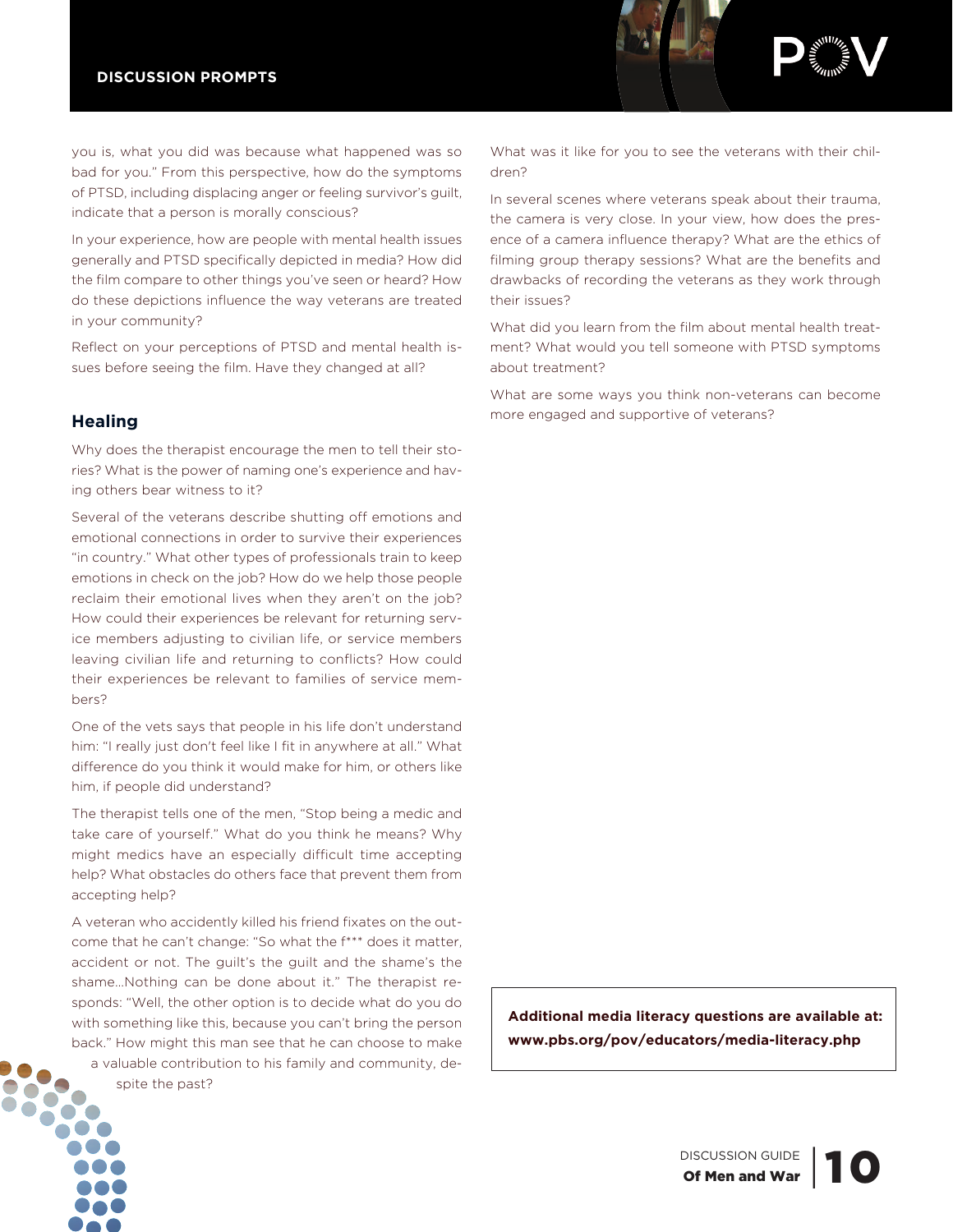



#### **Taking Action**

- **• Get involved in or volunteer to support local groups serving veterans.**
- . Work with a local veterans organization to host a potluck, barbecue or other social gathering for both **veterans and community members. Dispel stigmas and misconceptions by offering a space for veterans and community members to interact, have fun and get to know one another.**
- . Create a buddy system for families in your community who are coping with veterans who have returned **from service with PTSD. Prepare volunteers with information on local resources, including a referral list of professionals who can help. Provide training on support strategies that are especially helpful for family members of veterans.**
- **• Hold an education session for police, parole and corrections officers; attorneys and judges; social workers and psychologists; and other professionals who encounter veterans with PTSD.**
- **• Create a local education campaign to combat stereotypes about PTSD and other mental health issues that prevent people in need from seeking or getting treatment.**

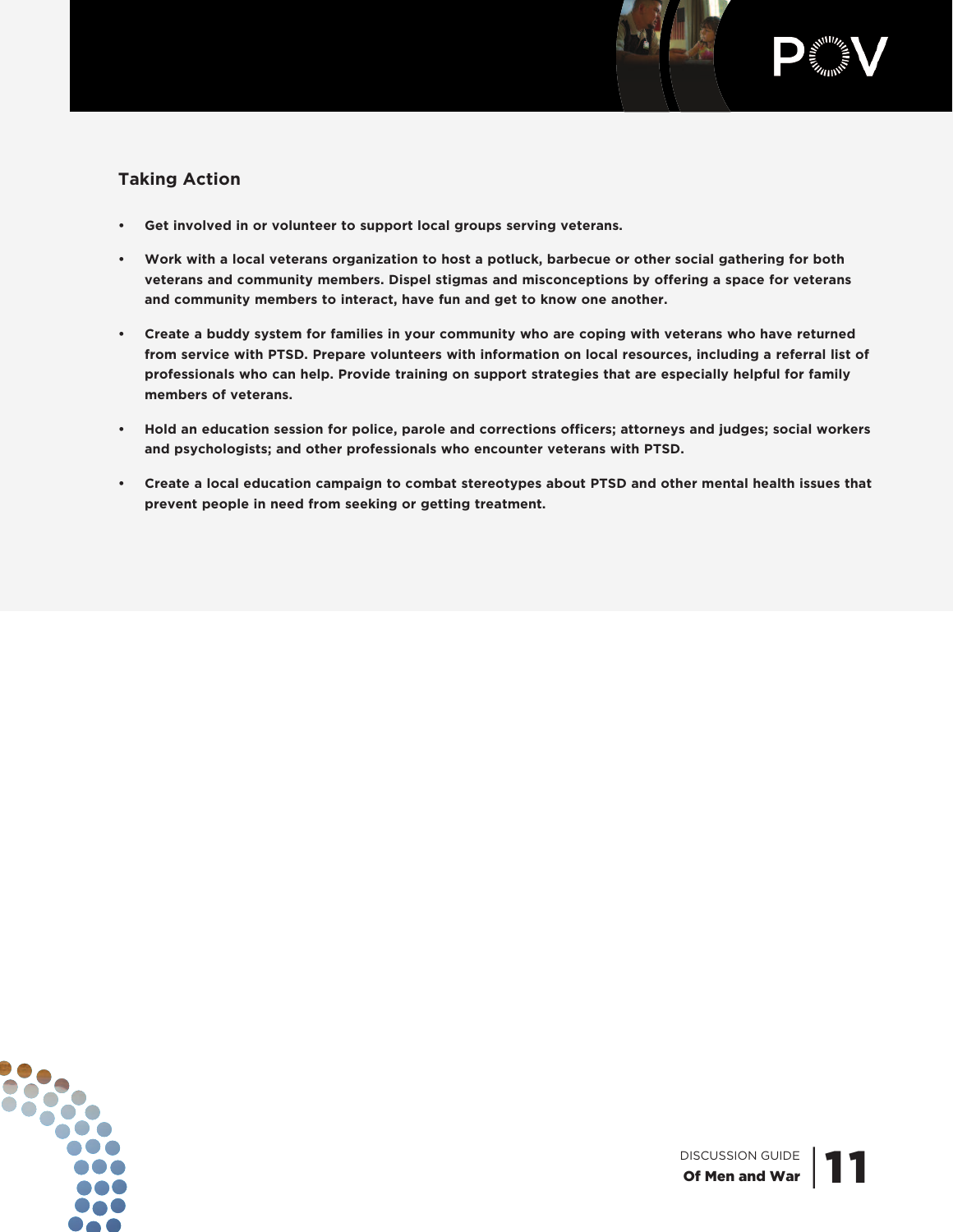

#### **Film-Related Resources**

#### OF MEN AND WAR

#### www.ofmenandwar.com

The production company's website offers information and a schedule of international screenings.

#### www.menandwar.com

The U.S. distributor's site for the film includes information on organizing a screening in the United States or purchasing the film for educational/institutional use.

### Online Special Features from POV

To enhance the broadcast, POV has produced a companion website to enable viewers to explore the film in greater *depth. The* Of Men and War *website—www.pbs.org/pov/ofmenandwar—features an interview with the filmmaker; an update on the film's subjects; a list of related articles and books; and educational resources.*

#### **Veterans Organizations and Family Resources**

#### COALITION FOR IRAQ + AFGHANISTAN VETERANS coalitionforveterans.org

This is a clearinghouse of 52 agencies serving veterans who have been deployed in the Iraq and Afghanistan wars.

#### MAKE THE CONNECTION

#### Maketheconnection.net

This website connects veterans and their families to resources and information. It also collects personal stories of veterans that can be sorted by gender, service era and branch, as well as combat experience.

#### NATIONAL VETERANS FOUNDATION nvf.org

Among this group's resources are recent reports on PTSD and a guide for attorneys defending veterans in criminal court (nvf.org/attorneys-guide-defending-veteranscriminal-court/).

## STOP SOLDIER SUICIDE

#### stopsoldiersuicide.org

This civilian organization connects at-risk active service members and veterans with resources to help prevent suicide.

#### U.S. DEPARTMENT OF VETERANS AFFAIRS: NATIONAL CENTER FOR PTSD

#### PTSD.va.gov

This division focuses on research and education on trauma and PTSD.

#### VETERANS COMING HOME

#### Veteranscominghome.org

This cross-platform public media campaign aims to bridge America's military-civilian divide by telling stories, challenging stereotypes and exploring how the values of service and citizenship are powerful connectors for all Americans. Produced by Wisconsin Public Television, in partnership with the Corporation for Public Broadcasting.

#### VETERANS CRISIS LINE Veteranscrisisline.net

This organization's resource locator helps veterans find local resources based on their zip codes or states.

#### VETERANS' FAMILIES UNITED FOUNDATION Veteransfamiliesunited.org

This volunteer organization provides resources and support for veterans and their families coping with war or service related illnesses.